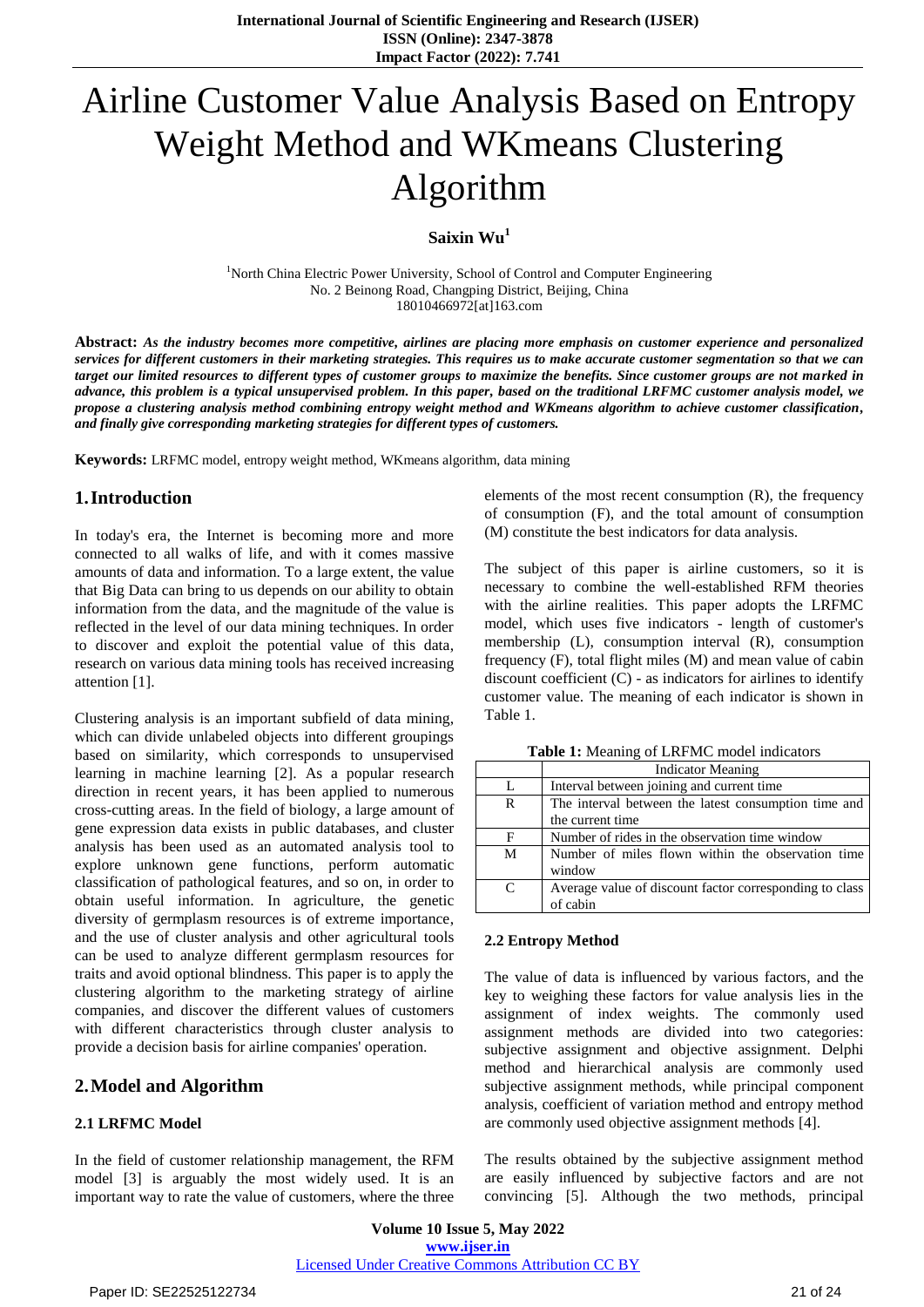component analysis and coefficient of variation method, improve the objectivity of the assessment process to a certain extent, they both have their own shortcomings. In view of the shortcomings of the above methods, the weight calculation method used in this paper is the entropy weight method. Based on the theoretical basis of information entropy, the entropy weight method uses the intensity and unevenness of the data itself to reflect the importance of the indexes, and can ensure that the assigned index weights can reflect the vast majority of the original information [6].

The entropy method is calculated as follows.

Step 1: Data normalization process.

The entropy weight method is calculated on the premise that there is a normalized evaluation matrix. Assuming that there are n objects and m evaluation indicators in this evaluation system, the matrix takes the following form.

$$
S = \begin{bmatrix} s_{11} & s_{12} & \cdots & s_{1m} \\ s_{21} & s_{22} & \cdots & s_{2m} \\ \vdots & \vdots & \vdots & \vdots \\ s_{n1} & s_{n2} & \cdots & s_{nm} \end{bmatrix}
$$
 (1)

Step 2: Find the information entropy of each indicator.

The information entropy of the j-th indicator is calculated as

$$
E_j = -\frac{1}{\ln n} \sum_{i=1}^n p_{ij} \ln p_{ij} (j = 1, 2, ..., m)
$$
 (2)

where

$$
p_{ij} = \frac{s_{ij}}{\sum_{i=1}^{n} s_{ij}} (j = 1, 2, ..., m)
$$
\n(3)

Step 3: Calculation of variability coefficients and weights.

The coefficient of variability for the j-th indicator is calculated as

$$
\alpha_j = 1 - E_j \ (j = 1, 2, \dots, m)
$$
 (4)

The entropy weight of the j-th indicator is calculated as

$$
W_j = \frac{\alpha_j}{\sum_{j=1}^m \alpha_j} (j = 1, 2, ..., m)
$$
\n(5)

#### **2.3 WKmeans Algorithm**

Clustering is the process of dividing a set of objects into clusters, where objects in the same cluster are more similar than objects in different clusters according to defined criteria [7]. The most widely used of all clustering algorithms is the

Kmeans algorithm which is a shape-center based division method [8]. The algorithm uses the distance between samples as a measure of similarity between them, and the closer the distance between two samples, the higher the similarity, and the more likely they are to belong to the same subset.

The Kmeans algorithm tables the clusters by calculating the mean of all sample points within the same cluster to obtain the shaped centroid of the cluster. The number of clusters is represented by the constant K, which is specified before training the dataset. According to the known number of sample centers, K cluster centers are randomly selected within the data set, and the most similar group is found by calculating the distance to each center point to divide the sample points into them, so that a subset is obtained according to the initial cluster center. The shape centers of the sample points within the subset change, so it is necessary to recalculate the shape centers, divide the sample points again, and repeat the process until the shape centers are stable.

The whole process of Kmeans algorithm is actually an optimization process with the following objective function.

$$
J = \min \sum_{j=1}^{K} \sum_{i=1}^{n} dist(x_i^j, c_j)
$$
\n(6)

where n is the total number of sample points in the dataset, K is the number of cluster centers,  $c_j$  is the position of the j-th center, and dist () is the distance from the i-th sample point belonging to the j-th cluster to its cluster center.

The importance of different indicators in the actual situation is different, and the distinction of the importance of indicators is not reflected in the above Kmeans algorithm idea. Thus, Joshua Zhexue Huang et al. proposed the WKmeans algorithm [9] in 2005. The core idea of this paper is to initialize a weight value for each feature dimension, and by the time the objective function converges, the weight corresponding to the noise dimension will converge to 0, thus making it possible to ignore the effect of the noise dimension as much as possible when calculating the distance between samples.

The objective function of WKmeans algorithm is as follows.

$$
J = \min \sum_{j=1}^{K} \sum_{i=1}^{n} \omega_j^{\beta} dist(x_i^j, c_j)
$$
\n
$$
(7)
$$

subject to

$$
\sum_{j=1}^{m} \omega_j = 1 \tag{8}
$$

Compared with the traditional Kmeans algorithm, the WKmeans algorithm simply adds a weight parameter to the objective function, which works by calculating the weighted

**Volume 10 Issue 5, May 2022 www.ijser.in** Licensed Under Creative Commons Attribution CC BY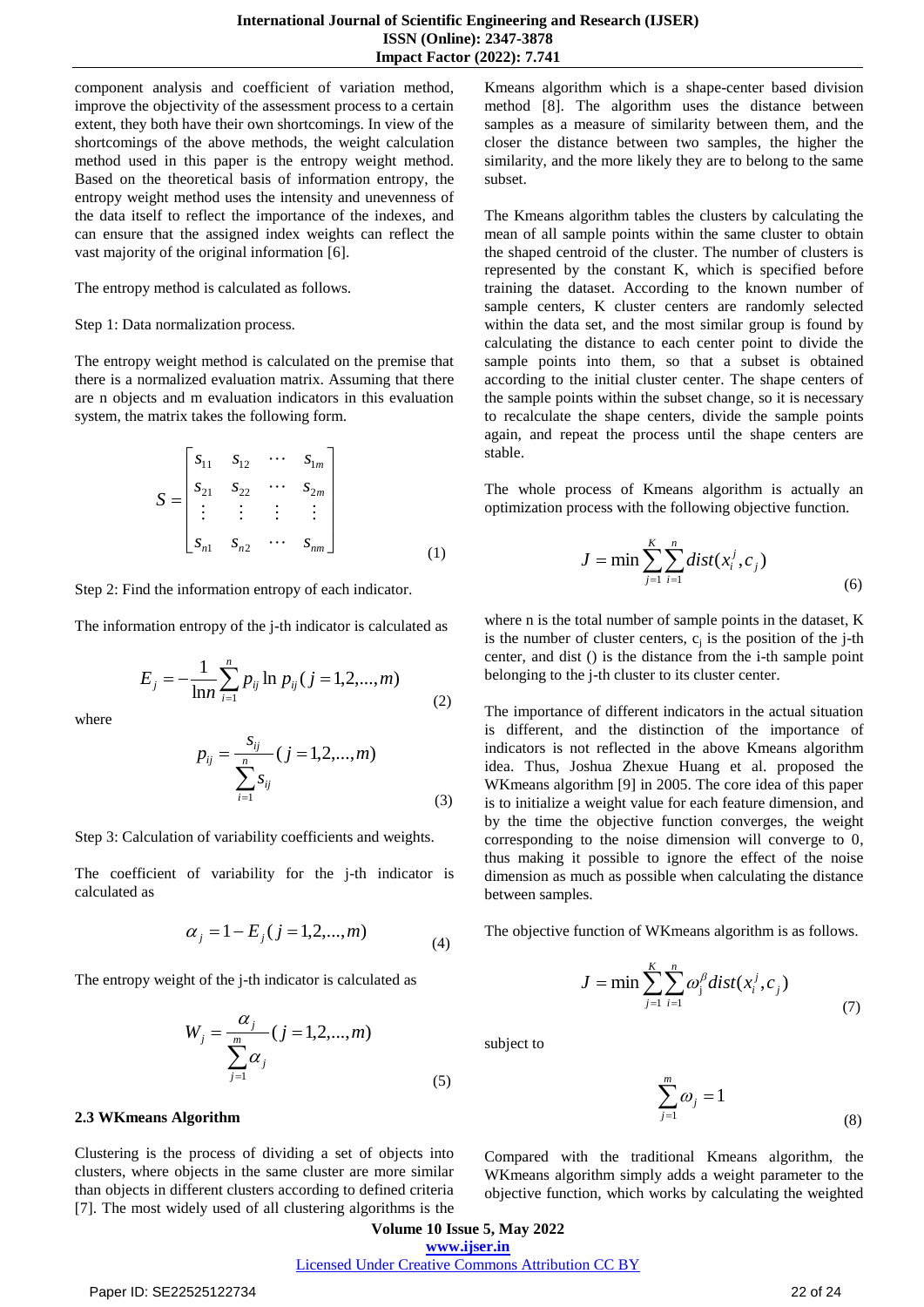distance sum of each dimension when minimizing the whole intra-cluster distance, i.e., the influence of each dimension on the clustering results is adjusted by different weight values. And, when  $β = 0$ , the objective function (7) also degenerates to the objective function (6) of the Kmeans clustering algorithm.

## **3.Experiment and Analysis**

#### **3.1 Data Processing**

The dataset selected for this experiment is the customer information of an airline, which contains a total of 62, 988 detailed records, and each customer record includes 44 attribute tags related to information such as basic customer information, flight information, and point's information.

After exploratory analysis of the data table, some apparently illogical outliers were found, so the first step in data processing was to eliminate the records containing outliers from the table to improve the data quality. After data cleaning, 62, 043 records remained in the table.

Then, on the basis of the original data table, data extraction and calculation were performed to construct the five indicators needed for the LRFMC model. In this way, an original evaluation matrix with dimension 62043\*5 is formed.

Finally, the data are standardized. This step is to avoid the influence of the variability of each assessment index in terms of magnitude and other aspects on the data value assessment results, and the specific standardization formula is shown in (9) and (10).

$$
b_{ij} = \frac{a_{ij} - (a_{ij})_{\min}}{(a_j)_{\max} - (a_j)_{\min}}
$$
(9)

$$
b_{ij} = \frac{(a_{ij})_{\text{max}} - a_{ij}}{(a_j)_{\text{max}} - (a_j)_{\text{min}}}
$$
(10)

Where,  $b_{ii}$  is the normalized value of the ith data over the j-th indicator, and the value of  $b_{ij}$  is between [0, 1]; (a<sub>ij</sub>) <sub>max</sub> and  $(a_{ii})$  <sub>min</sub> are the maximum and minimum values of the j-th indicator in all samples, respectively. Since there are two kinds of indicators, positive and negative, the larger the value of the positive indicator the better, and the smaller the value of the negative indicator the better. Therefore, the two indicators need to be processed separately: equation (9) is chosen to standardize the positive indicators; equation (10) is chosen for the negative indicators. Table 2 shows an example of the first five rows of the matrix after the normalization process.

**Table 2:** Example of standardized data

|        |        |        | М      |        |
|--------|--------|--------|--------|--------|
| 0.7620 | 1.0    | 0.9857 | 1.0    | 0.6053 |
| 0.7265 | 0.9917 | 0.6540 | 0.5054 | 0.8184 |
| 0.7324 | 0.9863 | 0.6303 | 0.4882 | 0.8201 |
| 0.5475 | 0.8684 | 0.0995 | 0.4841 | 0.7000 |
| 0.4723 | 0.9945 | 0.7109 | 0.5334 | 0.6119 |

#### **3.2 Entropy Method Analysis**

The data have been standardized in subsection 3.1, and here it is only necessary to calculate the entropy, coefficient of variation and weight of each indicator in the model according to the formula in subsection 2.2. The calculation results are shown in Table 3.

| Table 3: Calculation results of entropy weight method |  |  |
|-------------------------------------------------------|--|--|
|-------------------------------------------------------|--|--|

|   | Entropy | Coefficient of<br>variability | ັ<br>Weights |
|---|---------|-------------------------------|--------------|
|   | 0.9724  | 0.0275                        | 0.1851       |
| R | 0.9939  | 0.0060                        | 0.0407       |
|   | 0.9359  | 0.0640                        | 0.4313       |
| М | 0.9534  | 0.0465                        | 0.3132       |
|   | 0.9956  | 0.0043                        | 0.0294       |

This shows that the indicators with the greatest weight are F and M, followed by L, and the smallest are R and C. This indicates that the number of rides and mileage are the most influential indicators, the time of joining the membership is an indicator worthy of reference, and the time interval between recent purchases and the discount factor has the lowest reference value.

#### **3.3 Cluster Analysis**

The clustering analysis was performed using the WKmeans algorithm, the number of cluster centers was determined as 5 using the empirical method, the weights of the objective function (7) were the weights of the indicators obtained in subsection 3.2, and the distance was calculated using the Euclidean distance, and the final clustering results are shown in Table 4.

The table shows the clustering centers, number of clients, percentage and importance of the five categories. The cluster center of each category is the mean value of all sample coordinates in that category, so the center is representative of the category it belongs to. By analyzing the values of L, R, F, M and C indicators of each cluster center, we can know the value of the customers they represent, and the process of analysis is as follows.

Category 1 customers, accounting for 14.99%. The main characteristics of this category of customers are that they have the highest number of rides and mileage and have been enrolled for the longest period of time, making them high value customers. They contribute the most to the company, but account for a smaller percentage. According to the twoeight principle, the company should prioritize resources to the head customers, provide them with personalized services, and keep the loyalty and satisfaction of such customers.

Category 2 customers, accounting for 28.87%. The main characteristics of this category of customers are that they have been enrolled for a short period of time, have recently taken a flight for a short period of time, and have an intermediate number of trips and mileage, which are important development customers. These customers have greater potential for development, so we can target them with more promotional activities to develop customer

**Volume 10 Issue 5, May 2022 www.ijser.in** Licensed Under Creative Commons Attribution CC BY